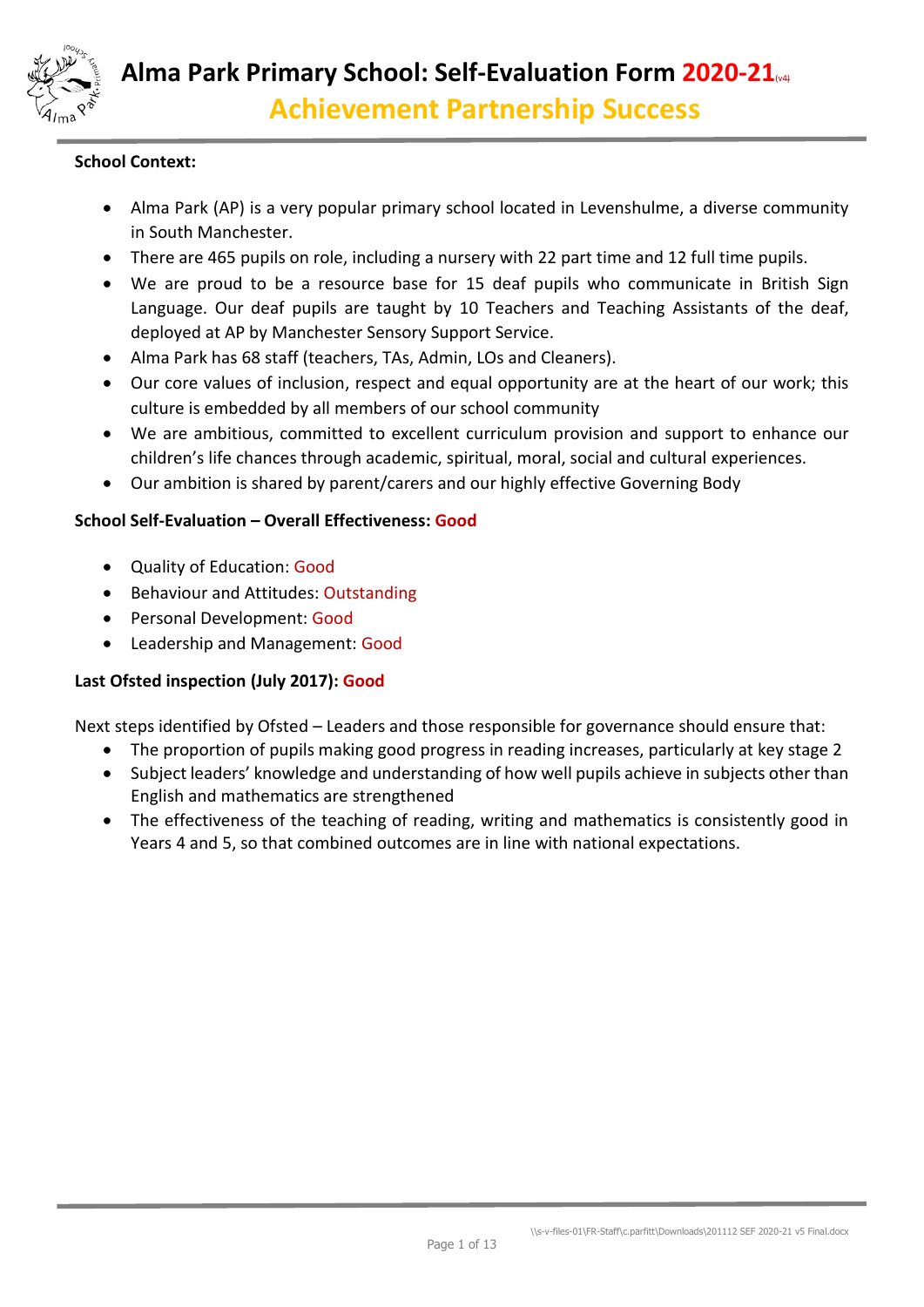

## **Quality of Education (Intent, Implementation, Impact – 3Is):**

## **Strengths:**

- We are proud of the diverse community we serve and the range of experiences, languages, beliefs and ideas we welcome in our school.
- We are a friendly and welcoming school; we care for each other so school is a happy place for our children, parents, carers and staff where we all can learn, play, take risks, have fun and achieve.
- We develop children who are excited about learning and keenly participate in a wide range of academic, artistic and cultural activities and experiences.
- We are committed to continual self-assessment and school improvement to support good and excellent outcomes for our pupils.
- Our Asst. Head KS2, is a very effective lead Maths co-ordinator has worked with her team to bring about improvements in maths provision and outcomes.
- Our curriculum continues to improve as it is tailored to the learning and cultural needs of our school community.
- APs curriculum co-ordinators publish subject policies detailing the intent, implementation and impact as well as end of year expectations to inform stakeholders (school website).
- AP's teaching and learning policy provides excellent guidance detailing the intent, implementation and impact of APs curriculum.
- Music provision incorporates a strong relationship with the RNCM pupils perform every year in an operatic project performed in the main theatre, piano and violin tuition, numerous RNCM workshops. The AP choir performs at Young Voices, in local old people's homes and in Levenshulme.
- Community events such as Arts Week, Science Week , Literature Week, Odd Project are supported by parents, galleries, museums, Manchester University and Manchester Metropolitan university.

## **Intent:**

- We want AP pupils to be curious, resilient and engaged learners who are strong communicators verbally or through sign language and in writing.
- Pupils are expected to develop skills and attitudes of perseverance, resilience, self-motivation, creativity, reflection, independence and self-reliance
- We want pupils leaving Alma Park to be confident, respectful, independent and critical thinkers who aim high and are ambitious for themselves and their communities.
- Our curriculum is intended to meet the needs of all children at Alma Park and reflect a range of cultures and traditions to further the children's skills, knowledge and understanding across the curriculum
- Two dedicated MLT members provide effective leadership and direction to manage AP's curriculum development. They coordinate and collate teachers' planning and resources, etc.
- AP listens to pupils and families; their views influence our curriculum and provision.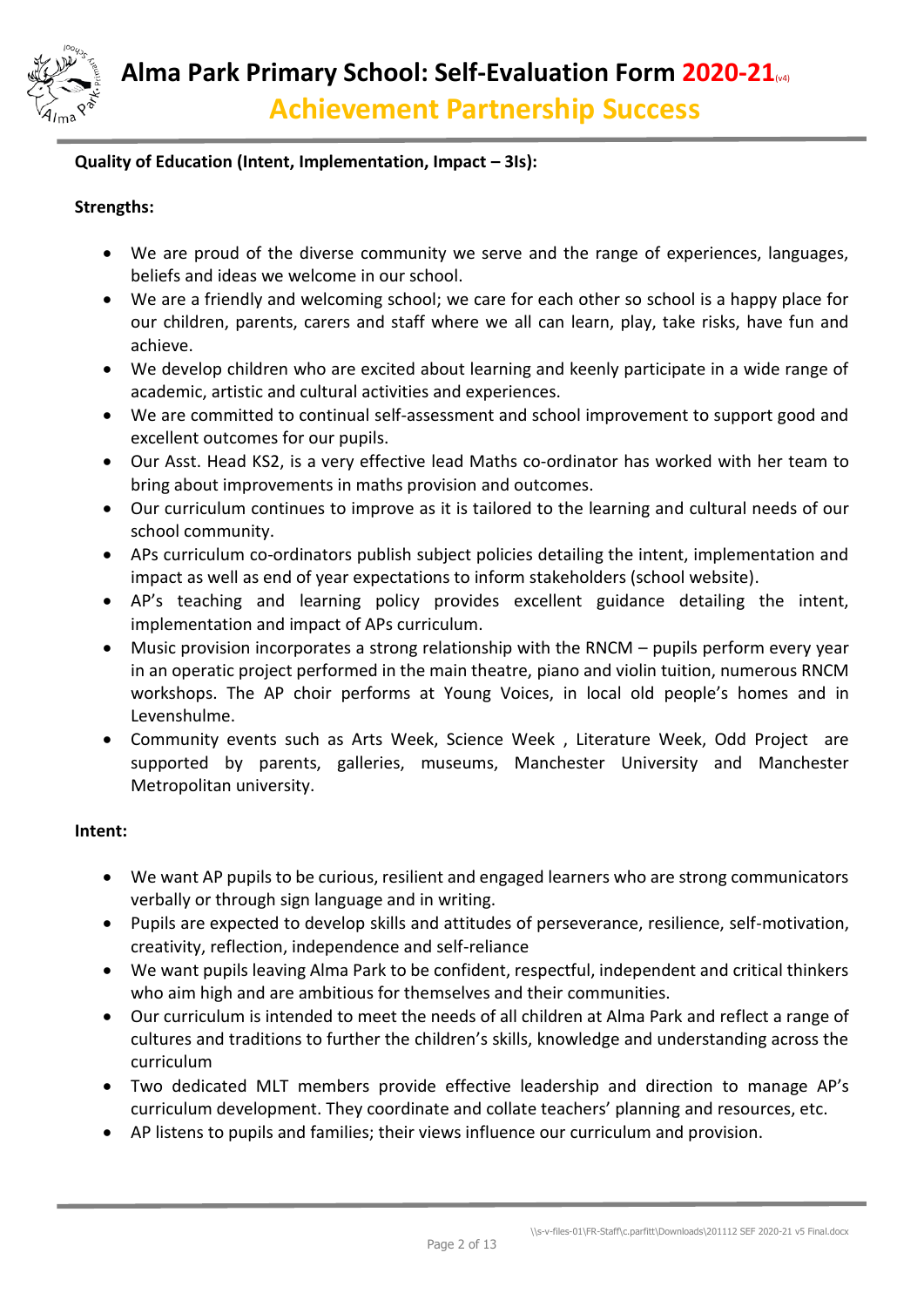

## **Implementation:**

- AP's curriculum is based on the September 2014 National Curriculum for Key Stages 1 & 2 and the Early Years 2012 framework in Reception. It is also the planned activities promoting learning, personal growth and development; and includes extra-curricular activities that enrich the pupils experiences at AP.
- AP's curriculum prepares children for life in modern Britain and ensure that the fundamental British Values are introduced, discussed and lived out through the school's ethos.
- AP's curriculum, teaches respect for our world, and how we should care for it for future generations, as well as our own.
- Long term plans and policies detail how subjects can be taught e.g. as part of a cross-curricular topics organised into sequences of lessons or as discrete standalone one off lesson.
- AP teachers and TAs developed an in-house Quality First Teaching framework, an impact selfassessment tool to support AP's commitment that 'Every teacher is responsible for every child in their class no matter where and with whoever they are working'.
- All teachers are expected to meet 'Developing standards' across all themes as a minimum, with aspiration and endeavour to move towards 'Advanced' as their experience and training at Alma Park progresses.
- Teachers and TAs actively model appropriate and acceptable behaviour, valuing differing strength, opinions, beliefs and expertise.
- AP promotes the values of democracy, rule of law, individual liberty ensuring mutual respect for all and tolerance towards others and themselves.
- Derogatory behaviours directed towards ethnic or faith groups, or which are actively in opposition to the fundamental British values are challenged appropriately.
- Weekly and half termly Brainbuilder activities are planned to extend and enrich learning at home. The half termly Brainbuilder projects are celebrated by a community coffee morning for parents and an opportunity to visit classrooms.
- Curriculum workshops (reading, maths, writing, phonics, e safety) are held to increase families' capacity to support learning at home.
- In the recent COVID lockdown and bubble isolation the APs website supported Home Learning.
- AP has a Home Learning Policy that has ensured highly accessible home learning for Bubble Closures and effective systems for cascading home learning for pupils who are self-isolating.
- Subject leaders have co-ordinator files to guide, record and inform their actions. The staff handbook has a termly overview of actions. Directed time is provided for subject leadership.

#### **Impact:**

- APs subject polices and Teaching and Learning Policies detail impact
- Co-ordinator subject folders will contain further evidence of standards in respective curriculum areas
- Statutory assessment data for KS1 and KS2 is detailed bellow.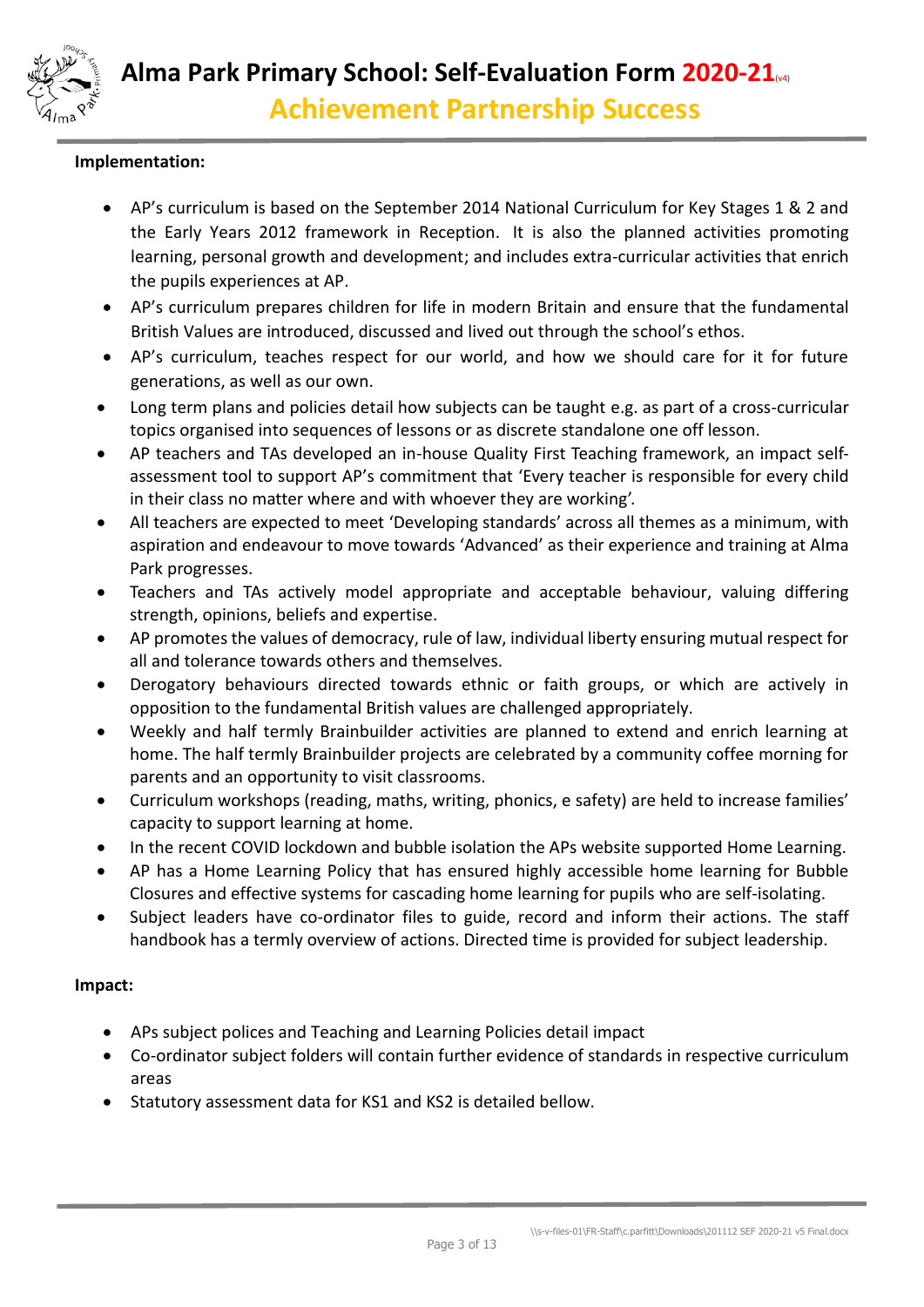

## **Attainment Summer 2019:**

#### **Key Stage 2**

| Table 1: Attainment                                  | <b>AP</b> | <b>National</b> |
|------------------------------------------------------|-----------|-----------------|
| % pupils secure in Reading, Writing & Maths          | 65%       | 65%             |
| % pupils at greater depth in Reading Writing & Maths | 10%       | 11%             |
|                                                      |           |                 |
| Table 2: Progress KS1 to KS2                         | <b>AP</b> | <b>National</b> |
| Reading                                              | 1.32      | Average         |
| Writing                                              | 0.70      | Average         |
| Maths                                                | 1.86      | Above average   |
| Table 3: Scaled Score                                | <b>AP</b> | <b>National</b> |
|                                                      |           |                 |
| Reading                                              | 104.2     | 104.4           |
| Maths                                                | 106.0     | 105.0           |
|                                                      |           |                 |
| Table 4: Reading attainment                          | <b>AP</b> | <b>National</b> |
| % secure                                             | 68%       | 73%             |
| % greater depth                                      | 30%       | 27%             |
|                                                      |           |                 |
| Tahla 5: Writing attainment                          | ΛD        | National        |

| Table 5: Writing attainment | AP  | <b>National</b> |
|-----------------------------|-----|-----------------|
| % secure                    | 78% | 78%             |
| │% greater depth            | 13% | 20%             |

| Table 6: Maths attainment | ΑP  | <b>National</b> |
|---------------------------|-----|-----------------|
| % secure                  | 87% | 79%             |
| % greater depth           | 25% | 27%             |

| Table 7: Spelling, Grammar & Punctuation (SPaG) | АΡ         | <b>National</b> |
|-------------------------------------------------|------------|-----------------|
| $%$ secure                                      | 83%        | 78%             |
| % greater depth                                 | <b>37%</b> | 36%             |

#### **Comments on KS2 results:**

- % attainment in R, W, M combined at secure and greater depth are in line with national. Attainment is good.
- Progress in reading and writing are comparable with national, maths is above national. Progress is good.
- Scaled score for reading is similar to national and above national for maths. Scaled scores are good.
- % secure readers is 5% below national and greater depth are 3% above. Attainment in Reading is good.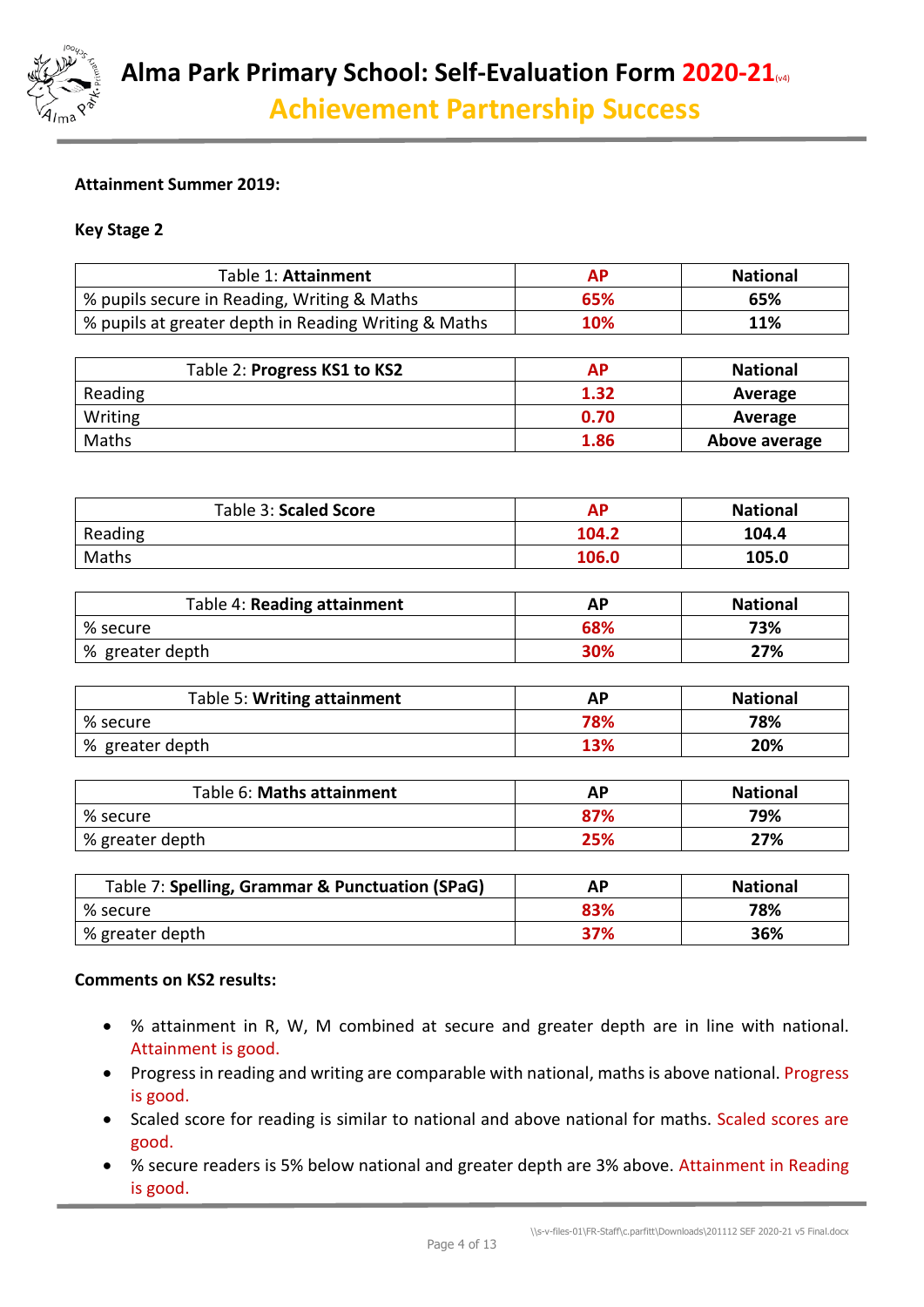

- % secure writers is the same as national and greater depth are 7% below. Attainment in Writing is good.
- % secure mathematicians is 8% above national and 2% below at greater depth. Attainment in Maths is good.
- % secure GPS is 5% above national and greater depth are 7% below. Attainment in GPS is good.
- Overall impact of KS2 curriculum is good.

## **Key Stage 1**

| Table 8: Reading | АΡ  | <b>National</b> |
|------------------|-----|-----------------|
| % secure         | 74% | 75%             |
| % greater depth  | 21% | 25%             |
|                  |     |                 |

| Table 9: Writing | AP  | <b>National</b> |
|------------------|-----|-----------------|
| % secure         | 70% | 69%             |
| % greater depth  | 7%  | 15%             |
|                  |     |                 |

| Table 10: Maths | АΡ  | <b>National</b> |
|-----------------|-----|-----------------|
| % secure        | 74% | 76%             |
| % greater depth | 7%  | 22%             |

| Table 11: Y1 Phonics | <b>AP</b> | <b>National</b> |
|----------------------|-----------|-----------------|
| % secure             | 76%       | 82%             |
| Average score        | 32.9      | 33.8            |

## **Comments on KS1 results:**

- % secure readers is similar to national, greater depth is 4% below. Attainment in Reading is good.
- % secure writers is similar to national, greater depth is 8% below. Attainment in Writing is good for secure but needs to increase at greater depth.
- % secure mathematicians is similar national and 15% below at greater depth. Attainment in Maths is good for secure but needs to increase at greater depth.
- % secure Y1 phonics is 6% below national, average score is 0.9 below national. Attainment in phonics needs to increase.
- Overall impact of KS1 curriculum would be greater by increasing the proportion of children achieving at greater depth.

#### **Developments/Improvements:**

KS1 increase the % of pupils attaining greater depth in writing and maths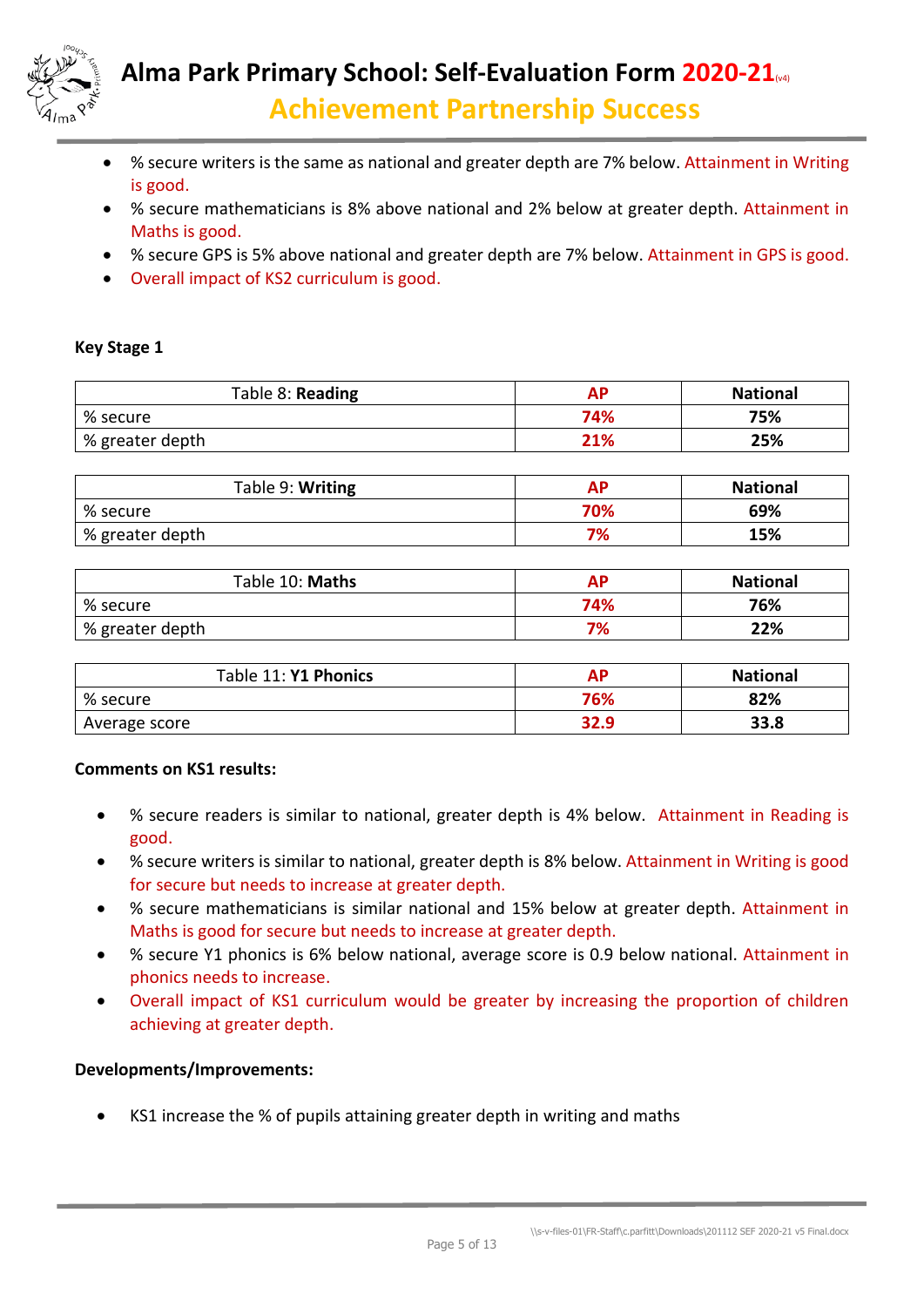

#### **School Improvement priorities 2020-21:**

- Increase the % of pupils achieving expected standard in Y1 phonics
- Adapting pedagogy and provision in response to the changing impact of COVID-19 on school attendance (e.g. Home Learning, use of catch up funding)
- Curriculum co-ordinators continue to refine outstanding curriculum that engages children's enthusiasm and excitement for learning and resilience (e.g. Recovery Curriculum, new EYFS curriculum, PSHE curriculum, RSE curriculum).
- Gather assessment evidence in subjects other than English, Maths and Science to quantify standards i.e. History and Geography.

#### **Behaviour and Attitudes:**

#### **Key Strengths:**

- Pupils across the consistently demonstrate extremely positive learning behaviours.
- AP has high expectations for pupils' behaviour and conduct. No low-level disruption is tolerated.
- AP attendance data is consistently above national averages indicating positive attitudes to school.

#### **Summary:**

- Feedback from pupils indicated that most pupils enjoy their learning and have positive attitude towards school.
- Rewards, positive praise and the marking policy create an ethos of care and support for one another and encourages pupils to do well and be resilience.
- Friday whole school assembly (now Zoom) celebrate children's success in all aspects of APs provision.
- AP has a consistent whole school approach to promote and reward positive behaviours.
- There are very few incidents of bullying, racist, homophobic behaviours these are investigated and logged. AP achieved a bronze level Anti-Bullying Quality Mark.
- AP has low levels of fixed term exclusions.
- Ofsted (2017): *'Pupils' attendance, behaviour and attitudes to learning are exemplary…Pupils told me there is very little, if any bullying and that everyone is friendly. At the time of the previous inspection, behaviour and safety were judged to be outstanding and in this inspection would indicate this aspect of the school's provision has b also been maintained'*

#### **Developments/Improvements:**

Target persistent absence

#### **Key Improvement priorities 2020-21:**

- Whole school training for Restorative Approaches
- Review the Promoting Positive Behaviour Strategies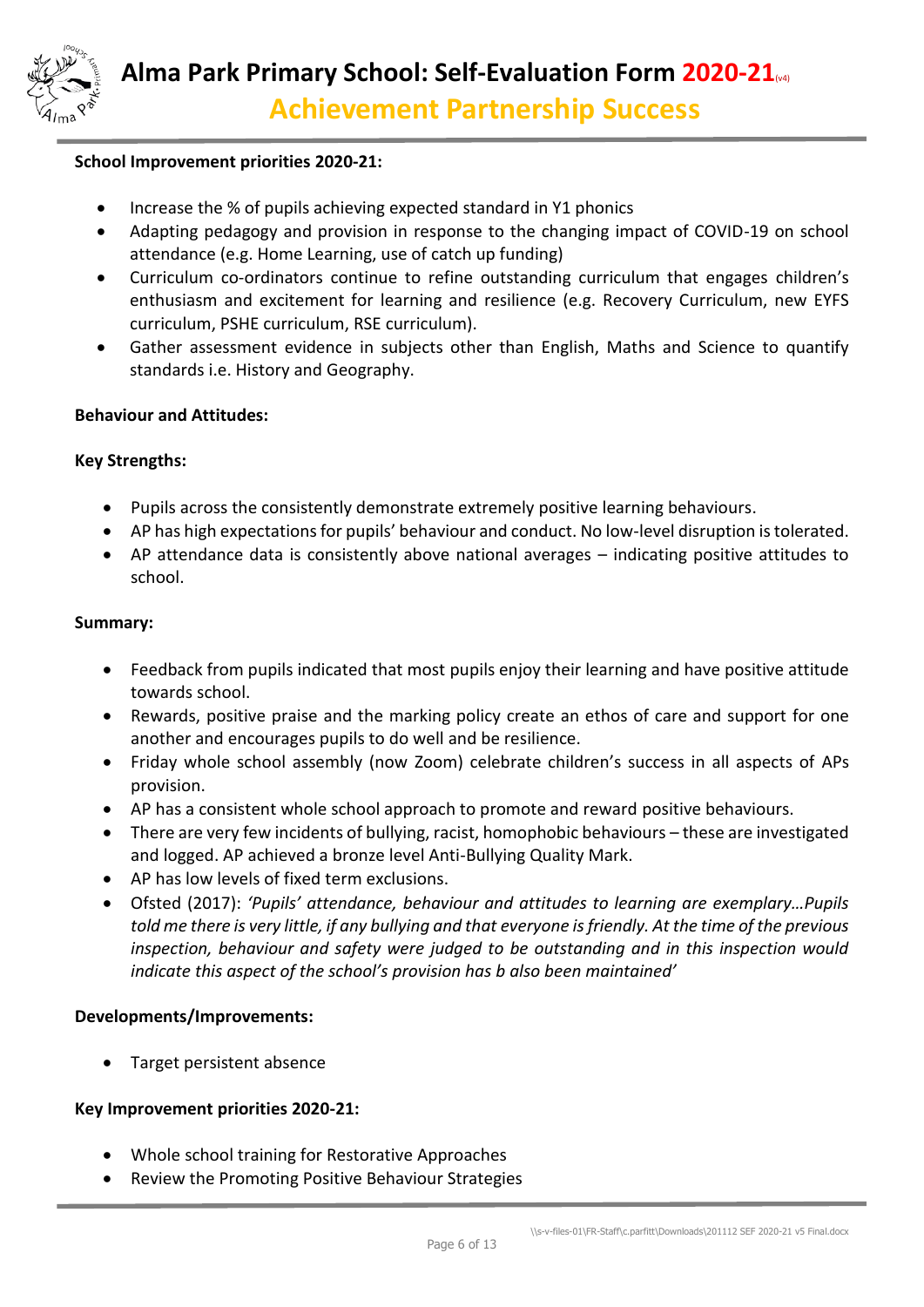

## **Personal Development:**

## **Key Strengths:**

- Strong positive school culture and values permeate all aspects of APs provision
- AP's broad curriculum enriched with educational trips, visits and links with other organisations promote a broad range of experiences and personal development.
- The School Council, PALs and Anti Bullying Council provide pupils with responsibilities and opportunities to influence the course of the school
- Zen Zone and HI provision for children with specific and often complex needs
- Inclusion leadership Deputy HT/SENDCO and Designated Assistant Head for Inclusion. Highly effective, experienced and knowledgeable professionals developing teams and training colleagues. Committed to personal CPD.

#### **Summary:**

- AP pupils are tolerant and yet quick to respond to anything they perceive to be unjust they are encouraged to develop confidence, to question and to express their opinions and thoughts.
- Effective transition arrangements between phases and from KS2 to KS3 help pupils move on to the next stage in their education.
- Pupils are encouraged to take on responsibilities e.g. AP School Councillors. The election process encourages them to share their views, listen to other points of view and judge fairly. It is a democratic process supporting British Values.
- A worry box system in KS2 is an opportunity for pupils to express their anxieties request pastoral support
- Pupil/parental surveys indicate that children feel safe and happy in school.
- AP's curriculum supports health and personal safety for all pupils e.g. stranger danger, e safety, NSPCC, first aid.
- Excellent attention is given to all aspects of AP's care, guidance and support; tailored to individual child's developmental journey to promote enjoyment, social, emotional and academic progress.
- A highly effective SENDCo ensures pupils additional needs are understood and met through partnership with the Local Authority, a range of professional partners (EP, SALT, CAMHS, School health, Manchester Sensory Support Service etc.) and school staff. Many pupils have personalised One Page profiles to ensure their access needs are consistently met throughout the school day.

#### **Developments/Improvements:**

Continue to enhance the after school sports and competitive events offer

#### **Key Improvement priorities 2020-21:**

- Mental health and wellbeing of the school community for self, for pupils and for others.
- RSHE complete a tailored policy and curriculum that meets the needs of the AP community (working party).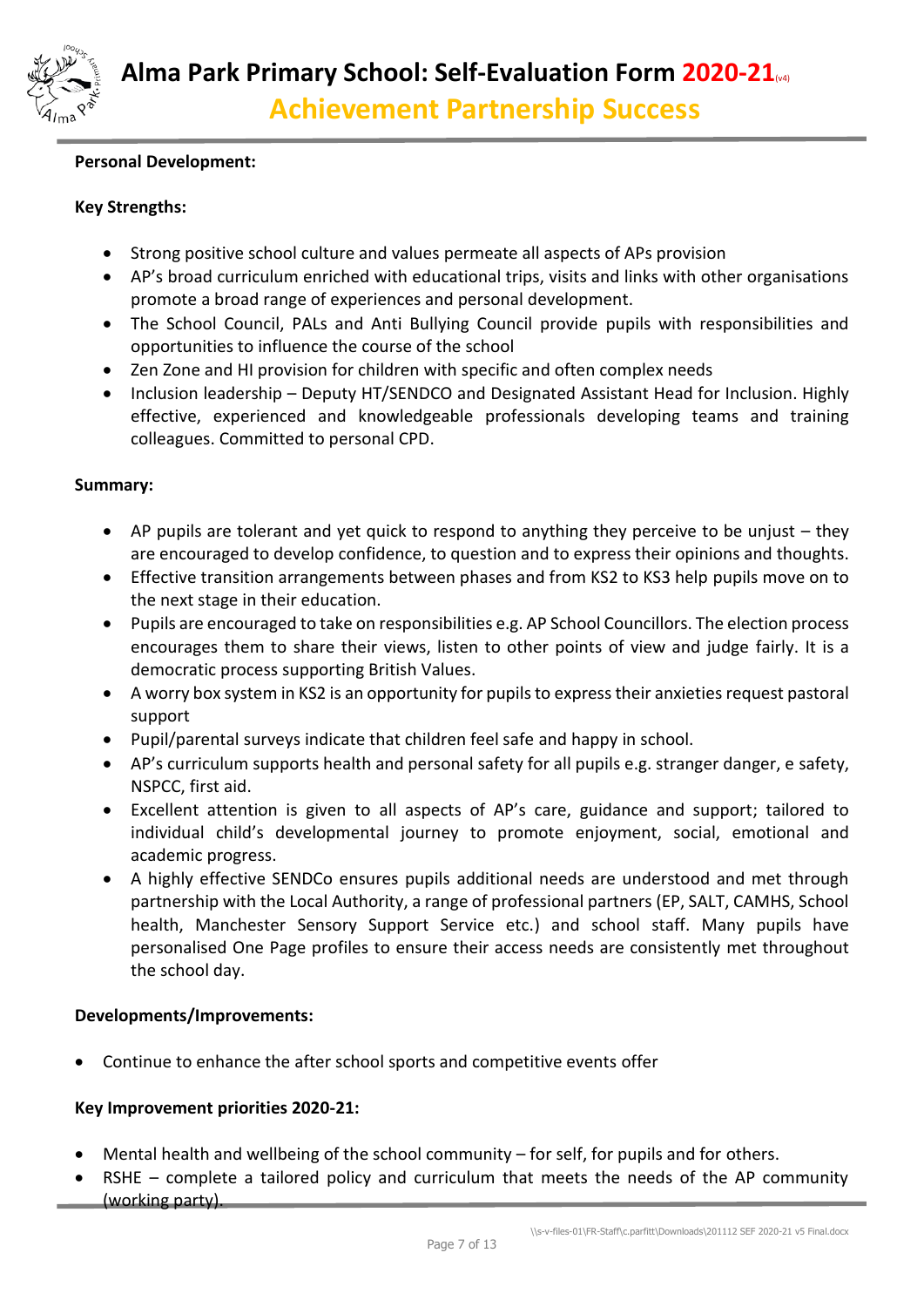

## **Leadership and Management:**

## **Key Strengths:**

- Strategic financial management of school April 2019 saw a forecasted in year deficit of £118,000 for April 20-April 21; In year surplus achieved for April 20-April 21 of £843.00.
- An impressive, fully engaged and committed Governing Body, which effectively supports and challenges the school leadership to uphold school values and ensure exceptional provision for AP pupils.
- Subject leaders are ambitious to develop their subject knowledge and improve the impact of a high quality curriculum on standards.
- Safeguarding procedures in school and engagement with external partners/support services.
- Link Governors meet regularly with subject co-ordinators.
- Immediate, sustained and successful response to the ongoing challenges of COVID. In particular:
	- Comprehensive support systems for staff and all families during COVID 19- Instigation, recording, translation, triage and response systems for weekly staff and family welfare calls > 99% families spoken with every single week. Learning calls also made by teachers.
	- Successful return of targeted year groups in Summer 2 2020 with familiar practitioner also ensuring that one familiar year group teacher was available to plan, disseminate planning and respond to the year group email in every year group.
	- Constantly reviewed ingress and egress providing safe and welcoming entry for all children, efficient exits to grounds. Staggered timings and placings that supported family groups whilst creating distance, adaptations to breaktimes and lunchtimes ensuring Bubbles not in contact with each other etc.
	- Comprehensive Risk Assessments (RA) agreed by Unions, regularly reviewed, approved by LA and feedback that it is of very high quality compared to other RAs. MCC's Lead Health and Safety Officer (Educations & Schools) visited at our request 12.10.20.
	- Staff deployment to ensuring continuity for children has required careful attention to detail.
	- Home Learning policy/practices improved; Instigation of wellbeing page on website Highly positive feedback form families during COVID-19 evidences successful wellbeing strategies
	- Excellent behaviour, safe, happy children on entry each day and around school evidences all that has been done to support families and pupils during this time
	- Every effort to meet families' basic needs FSM, home visits, safeguarding practices, food bank vouchers

## **Summary:**

- SLT work extremely effectively with their respective teams to ensure clarity of the schools vision, practice and procedures to support staff and ensure pupils come first.
- Staff welfare is championed by an knowledgeable and committed Deputy Headteacher e.g. Sandwell, Mental Health First Aider, Staff audits and a range of supportive strategies affirming school personnel
- Staff workload is revisited each year e.g. directed time and published in staff handbooks. It is personalised for part-timers and TAs considered and addressed.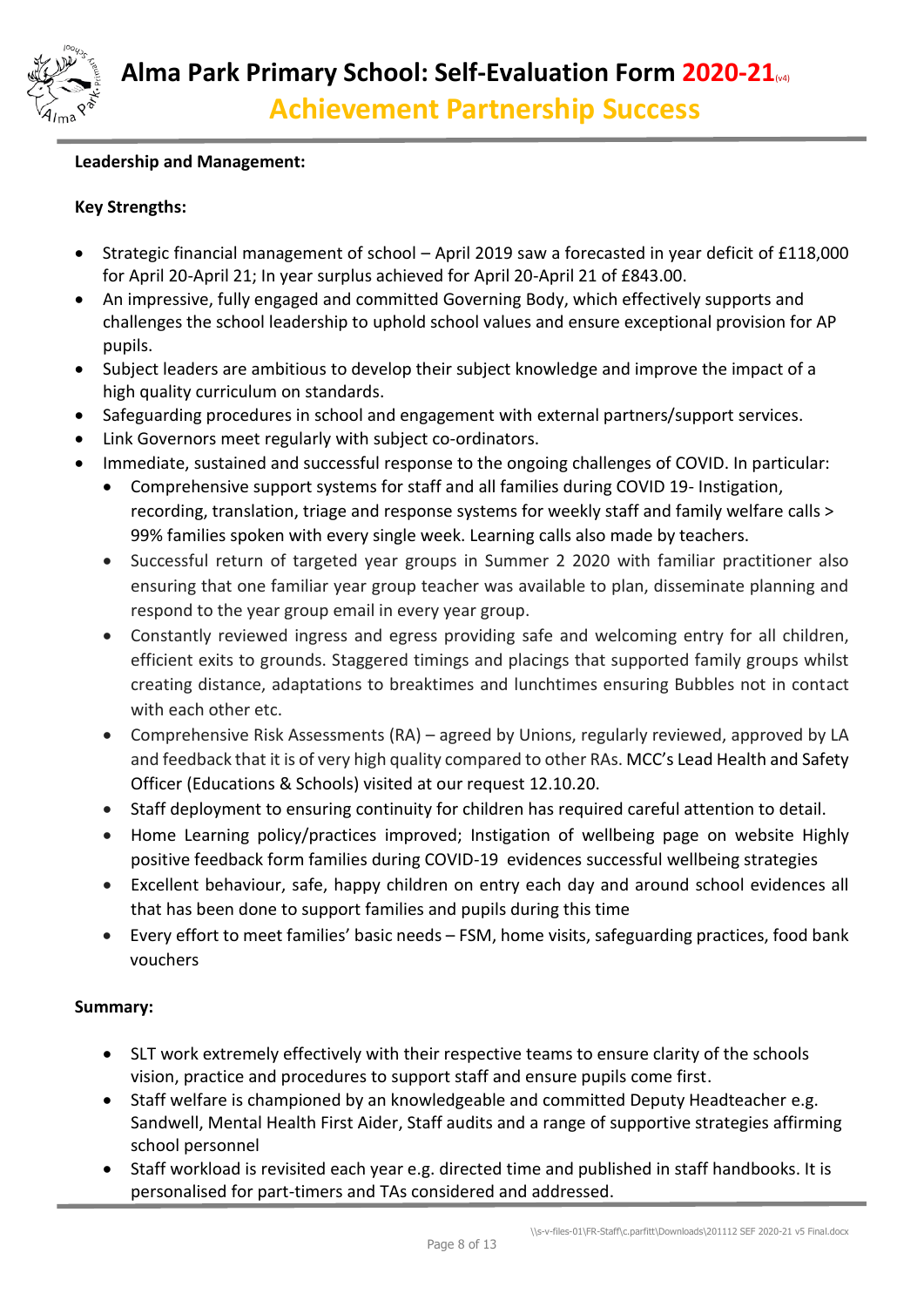

# **Alma Park Primary School: Self-Evaluation Form 2020-21**(v4) **Achievement Partnership Success**

- School Governance is facilitated by Chairs', Standards and Curriculum and Staffing and Budget Committees each of which meet 6 times a year along with 6 Full Governing Body Meeting and additional pay committee meetings. The Governing Body is very well informed.
- Governors are committed to CPD to support their capacity.
- A programme of CPD (adapted for COVID) facilitates high quality distance learning for staff teacher and Tas.
- Comprehensive and highly supportive response to COVID; excellent feedback form families.
- The School Business Manager and the administrative team are excellent at: ensuring value for money, managing very tight school budgets (potentially deficit), contractors, proactively attending to children's medical and securing free school meals provision during the school lockdown.

## **Developments/Improvements:**

Curriculum co-co-ordinators to continue to develop their roles to impact on pupils' outcomes

# **Key Improvement priorities 2020-21:**

- Mental health and wellbeing of the school community self, pupils and others. Re-evaluate action on Sandwell Wellbeing prior to COVID
- Adapt pedagogy and provision in response to the changing impact of COVID-19 on school attendance (e.g. Home Learning, use of catch up funding)
- Provide an outstanding curriculum that engages children's enthusiasm and excitement for learning and resilience (e.g. recovery curriculum, new EYFS curriculum, PSHE curriculum).
- Demonstrate own self-selected professional development to improve curriculum and pedagogical knowledge.
- Continue to lead the school effectively through the pandemic and minimise risk of COVID-19 infections within the school community
- Strategic financial management to minimise budget deficits.
- Develop leadership capability and capacity within the SLT and MLT.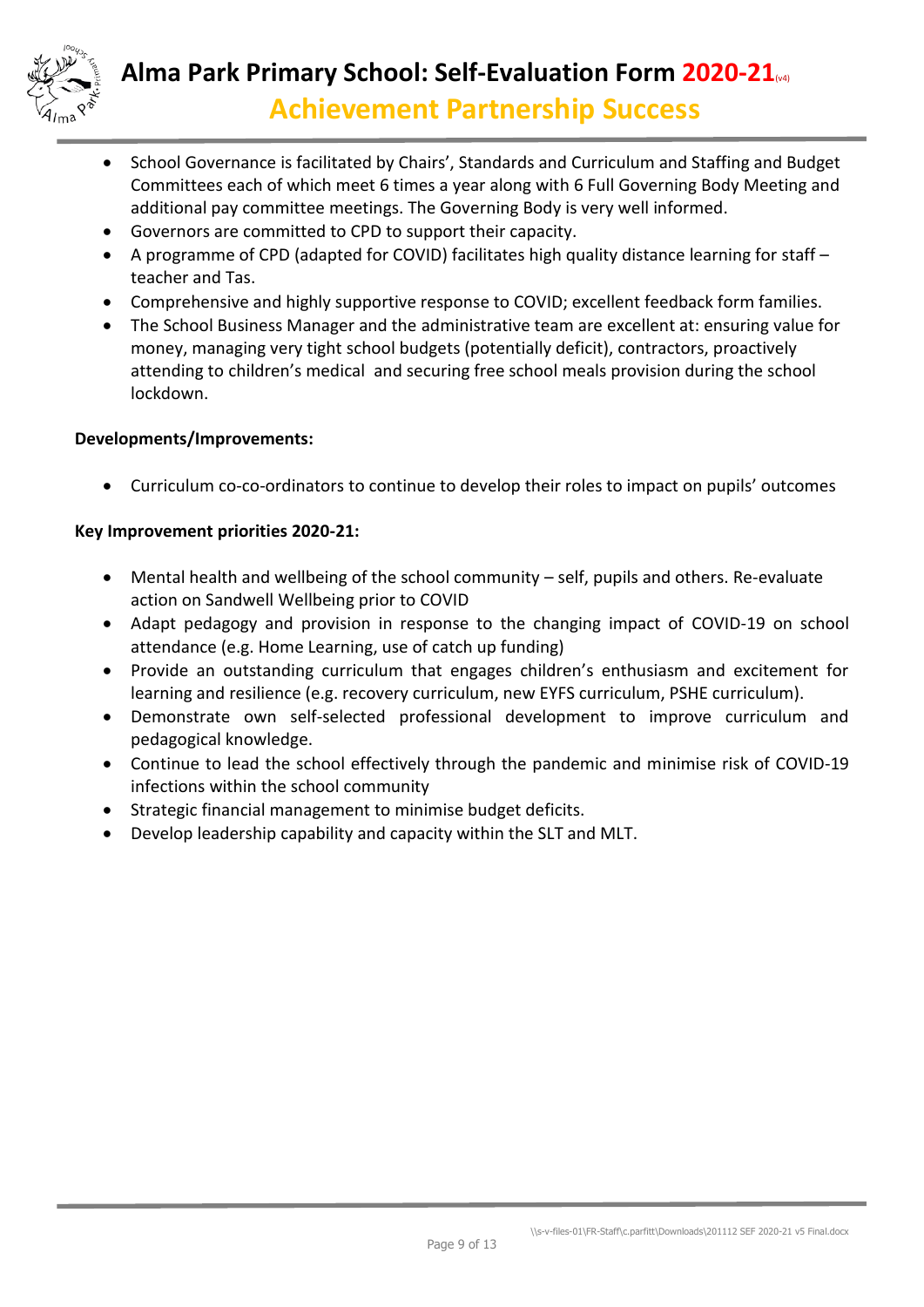

## **Early Years**

## **Key Strengths:**

- Baseline assessments indicate that many pupils start at AP with low levels of language acquisition, self-help skills. However, skilled teaching and provision is improving outcomes at the end of EYFS
- Highly effective leadership, experienced and knowledgeable professional committed to personal CPD and supporting staff team development.

| Table 13: EYFS data                                   |     | <b>National</b> |
|-------------------------------------------------------|-----|-----------------|
| '% pupils achieving 'good level of development' (GLD) | 64% | 72%             |
| Average point scores across the 17 areas of learning  | -   | 34.6            |

#### **Comments on EYFS results:**

% GLD is 8% below national. % of GLD needs to increase

#### **EYFS provision:**

- The curriculum is carefully planned to meet the needs of all the children based on regular assessments of their level of development (baseline data and three subsequent data collection points).
- Children are encouraged to play actively and be independent in their learning, e.g. they improve their co-ordination/manipulative through planned daily **'dough-disco'** exercises which support their early writing development and their daily phonics sessions.
- Children are encouraged to use AP's outdoor spaces regardless of the weather (wellies, waterproofs, dungarees etc.) soft-surface outdoor play area allowing for 'Free-Flow'.
- The outdoor covered areas enable staff to provide a print-rich environment with many literary displays and opportunities for mark making such as the phonics signs, writing and chalk boards.

#### **EYFS phonics:**

- Phonics is taught daily following the Letters and Sounds programme the Assistant Head for EYFS and KS1 has ensured a consistent approach to teaching provision, resources and implementation.
- Most children now make at least good progress with their phonics. Strategies for teaching phonics are shared with parents through parents' evenings and providing information sheets/ideas for helping their child at home.

#### **EYFS assessment for learning:**

- Skilful teaching balances child-initiated and teacher-directed learning to ensure pupils have an enthusiastic approach to their learning from the start.
- A carefully planned curriculum allows flexibility for children's interests to drive the class topics.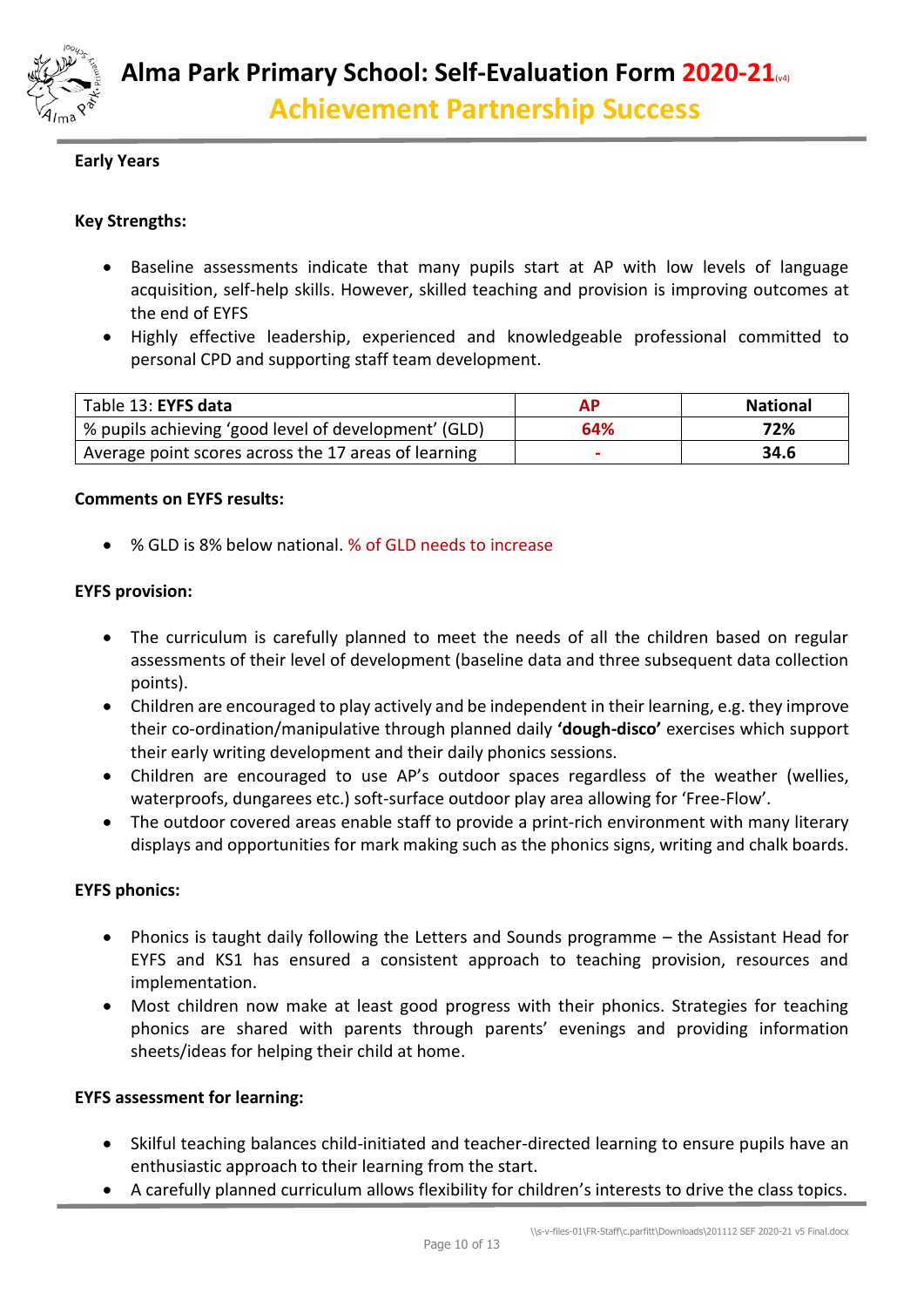

- Each term the EYFS teacher evaluates the assessment data to review the environment and classroom provision to ensure that focused areas of learning are targeted.
- Children's progress is assessed and recorded against the areas of learning these assessments are used to inform planning and provision to meet the developmental children's needs.
- Children do well on their learning journey in EYFS.

# **EYFS developments/improvements:**

- Continue to develop the use of long-term planning to highlight specific gaps in pupils learning/experiences and target provision.
- Enhance outdoor provision and challenge through quality resources e.g. bikes funded by PTA
- Reinstate the home/nursery & reception visits in summer 2021. Workshops too.
- Tapestry evaluate impact in nursery and if suitable, extend to Reception

# **EYFS engaging parents:**

- AP encourages a close liaison with families to ensure that all children make good progress and have a positive start to school.
- Termly parent evening ensure parents are kept informed of their child's progress in school and to engage in learning in school and at home.
- Parent workshops e.g. phonics, reading, writing, maths supporting parents' capacity to support their children's learning at home.
- Home achievements are actively sought to celebrate in school. Parents are encouraged to add comments to their child's profile.
- Tapestry introduced in Autumn 2020 improves capability to observe and record effectively in the setting and share achievement with families.

## **EYFS behaviour and safety of pupils:**

- EYFS pupils learn appropriate behaviour for learning through clear consistently applied routines, high expectations and good pastoral support.
- Pupils learn to co-operate and share with each other very well. They learn safe working procedures appropriate to their age for the classroom and outdoors and how to look after/put away resources.
- Reception classes support an acceptance culture in terms of each other's differences and children learn to value each other as individuals.
- Safeguarding procedures are robust safeguarding is discussed regularly.

## **Leadership and Management of EYFS:**

- The Assistant Head for EYFS and KS1 is an active member of AP's SLT. She works closely with colleagues (departmental and SLT) to ensure moderation of data and to track pupil's/cohorts progress.
- She convenes Standards Meetings to identify weakness/strength and to individualise provision for more able pupils as well as those whose progress is a cause for concern.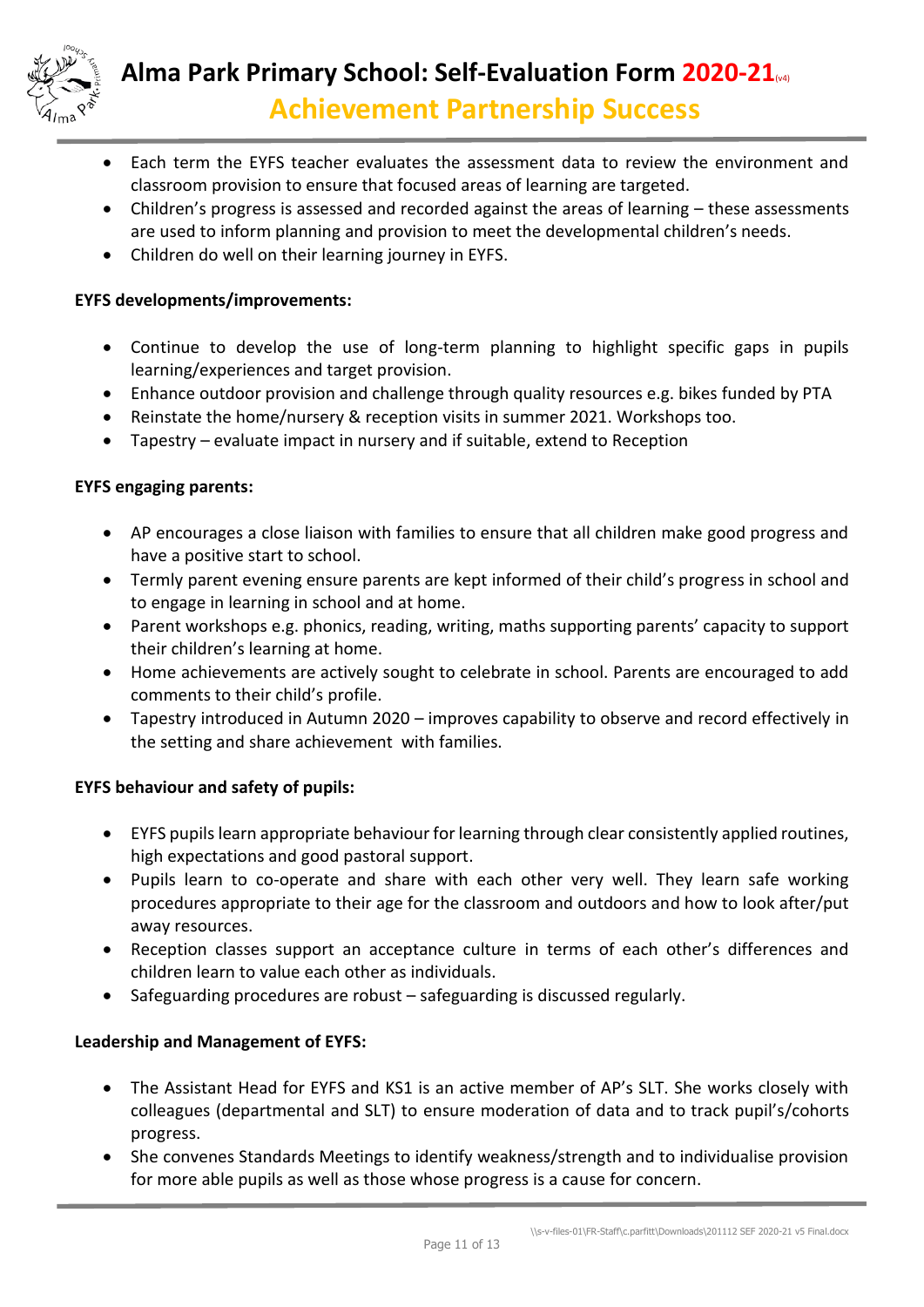

• She has been observed on a number of occasions to model good practice and support the professional development of colleagues new to the department.

## **Developments/Improvements:**

• Embed the use of Tapestry in the Nursery.

## **Key Improvement priorities 2020-21:**

• Increase EYFS outcomes to be in line with national data, focussing on CLL, Literacy and maths.